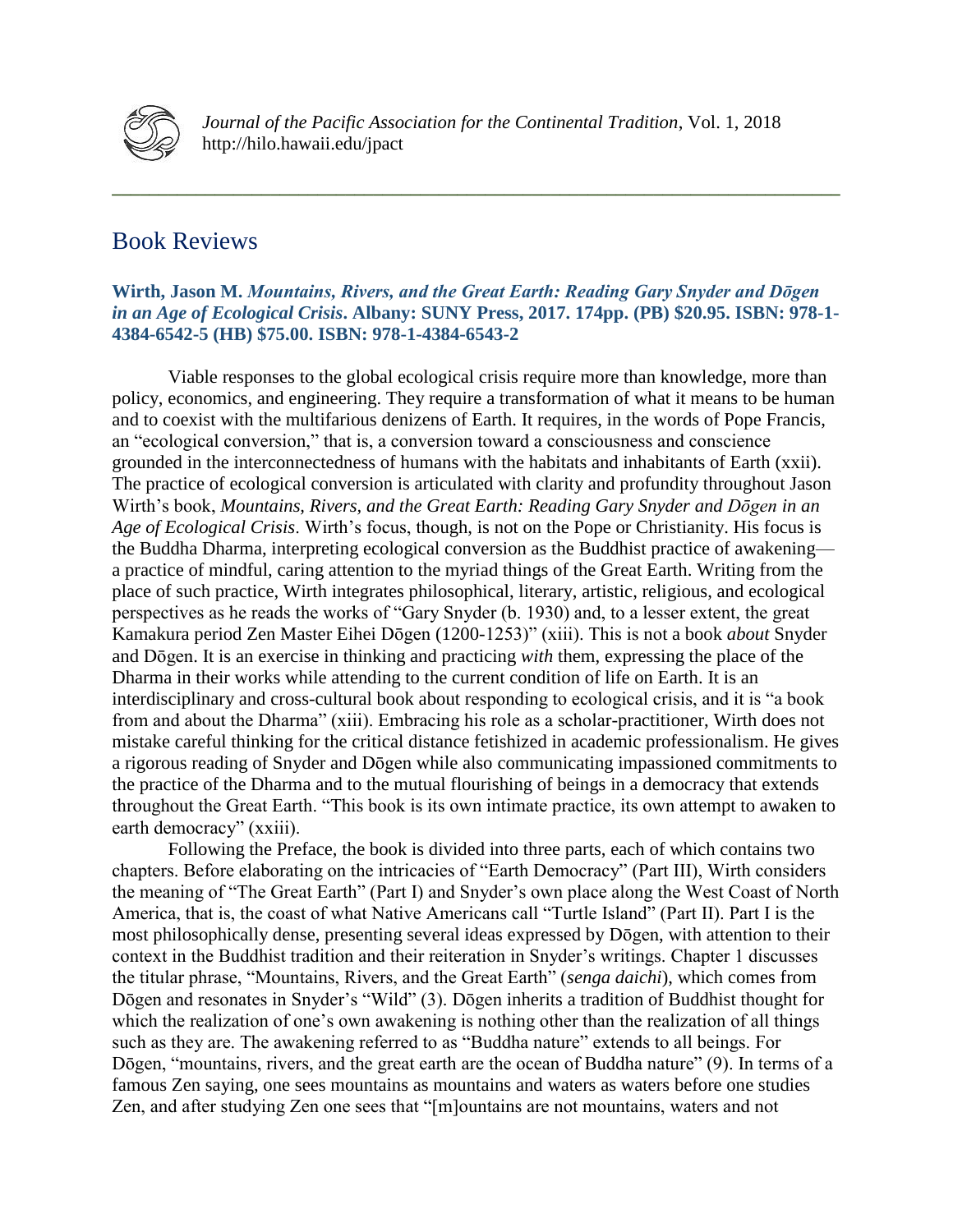waters," and then finally, after one has attained awakening, "[m]ountains are really mountains, waters are really waters" (9). By emptying oneself and all things of whatever independent substance that one naively takes them to have, Zen practice returns one's sense of things to things in their suchness, which is empty of any independent existence. Awakening is a "dropping away of the body and mind" (*shinjin datsu raku*) of the self and all beings, leaving things as they are, as mountains and waters (14).

The realization of the emptiness (*śūnyatā*) of things is a realization of their interconnectedness or dependent origination (*pratītyasamutpāda*) in the matrix of the Great Earth. In Dōgen's famous *Mountains and Waters Sutra*, this interplay between the interconnected forms of things and their emptiness is expressed in terms of *sansui*. Combining "mountains" (*san*) and "waters" (*sui*), *sansui* means something like "landscape" (11-12). The Great Earth is the interplay of waters and mountains, *yin* and *yang*, emptiness and form. To realize that mountains are mountains is to realize that mountains are not independent substances but are intimately intertwined with waters. Just as the rigidity of *yang* becomes the flow of *yin*, mountains flow. They walk. They practice. As Dōgen says, "a mountain always practices in every place" (13). For Snyder, who articulates this teaching in the poems comprising *Mountains and Rivers Without End*, this sense of practice means Dōgen can be read as an ecologist (11). Studying oneself means studying mountains and water. The practice of awakening is the practice of the Great Earth, the Wild, the practice of cultivating wisdom and compassion for all beings. Sitting meditation (*zazen*) is a crucial part of Zen practice, but practice happens in every place, hence Snyder's recognition of the profound ecological and social implications of Dōgen's appreciation for the head cook (*tenzo*) at a Zen monastery (22). The *tenzo* has very little time for *zazen*, yet has all the more opportunities for practice in the careful preparation of food.

Practice is about realizing the emptiness and interconnectedness of the Great Earth, but not as if practice is a means to an end. Rather, practice is realization. Expressing this practicerealization (*shushō-ittō*) in language is its own practice. Wirth considers ways in which poetry manifests that practice for Dōgen and Snyder, such that words are not separate from the wild world but are integrated non-dualistically into the Great Earth. This means that the "Wild" is not simply a social construct. Texts about the "Wild" are conditioned by the texture of the Wild itself. The Great Earth is a text. Creative, expressive of differences and relationships, "the Great Earth itself is a sūtra" (29). Landscape painting is not merely an anthropocentric projection; rather, the ongoing transformation of mountains and waters is itself a painting (37). Wirth applies this poetizing to the specificities of Turtle Island in Part II, beginning with Chapter 3 on the notion of place, where he brings figures like Herman Melville, Immanuel Kant, and Gilles Deleuze to bear upon Snyder's place-based practice—bioregionalism. As that chapter focuses on the elemental habitat of place, the next chapter focuses on the inhabitants of place, specifically the bears of Turtle Island, who have undergone a devastating loss of species diversity and abundance while humans have increasingly encroached on their place. Snyder's telling of a Native American tale, "The Woman Who Married a Bear," provides a corrective to anthropocentric attitudes of superiority and domination over bears. Bringing a Zen sensibility to this indigenous story, Snyder conveys the way in which all beings find their practice in their place, in delicate interconnections with other beings.

In Part II and III, Wirth brings into relief the close connection that Snyder has with indigenous practices of inhabiting Turtle Island. Snyder avoids the condescension that characterizes many academic appropriations of Native ways. "Snyder does not speak *for* indigenous peoples but rather *with* them" (94). This fits with Dōgen's practice of a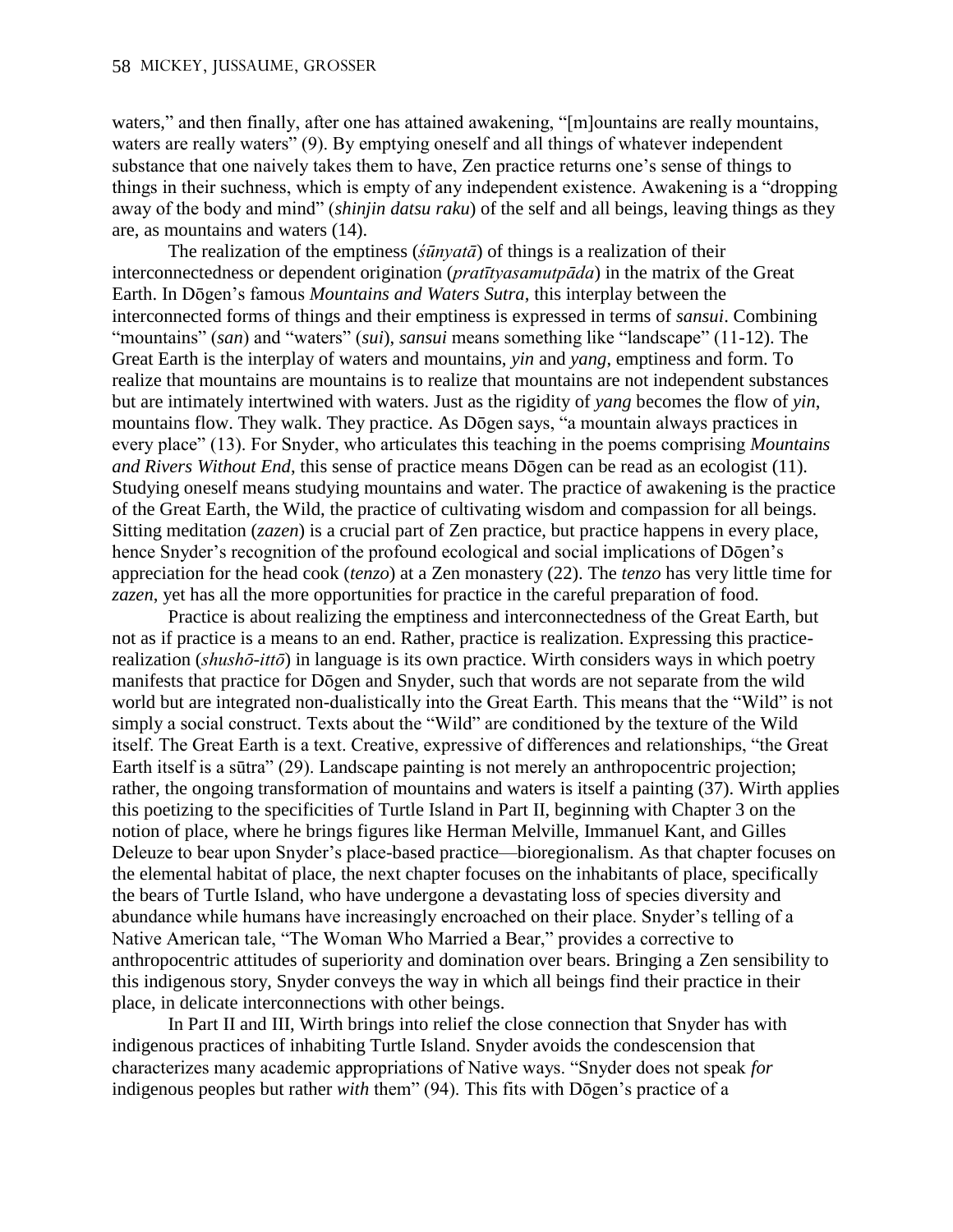communication that facilitates mutual awakening, "Buddha to Buddha communication" (35). Like what Snyder calls "plain speech," it is a communication hospitable to vernacular values (65). That kind of communication nurtures the seeds of a more ecological sense of democracy, which is the focus of Part III, where Wirth adapts Vandana Shiva's definition of "earth democracy"—a democracy that sees "the planet as a commons" (107). Wirth draws Snyder together with George Bataille and Bruno Latour to propose a democracy of exorbitant gift exchange in which humans are not the only political agents. This is like post-humanism or what Snyder playfully calls "pan-humanism," a humanistic enterprise that takes nonhumans seriously (xxv). Wirth finds practices of earth democracy in the indigenous ritual feast of mutual giftgiving called "potlatch" (87). That feast enacts a gift economy that avoids individualistic attachment to property and celebrates the intimate interpenetration of humans with one another and with their places. Even for communities entrenched in capitalism, every place affords possibilities for a gift economy through the practice of re-inhabitation, that is, the practice of awakening to one's place.

This book is an exemplary work of scholarship and practice in cross-cultural environmental philosophy. Wirth is uniquely comprehensive in his reading of Snyder, interpreting Snyder's poetry and prose in light of their Buddhist, indigenous, and ecological dimensions, and providing a clear interpretation of the place of Dōgen's Zen therein. With its philosophical grounding, moral and spiritual compass, alliance with indigenous people, and commitment to the commons, Wirth's radical proposal for earth democracy makes this book particularly compelling. It also makes the book quite timely, as it is written in "unrepentant defiance" of the erosion of democracy manifest in Donald Trump's United States presidency (xv). While this book is comprehensive and politically engaged, it is by no means exhaustive in analyzing earth democracy in terms of Snyder and Dōgen, nor does it purport to be. Instead, it presents skillful means (*upāya*), which seek awakening not systematization or explanation (44). Accordingly, even topics that are given relatively little treatment are still addressed skillfully with gestures for deepening practice. For instance, while gender issues are relatively absent from the book, Wirth points to the "gender fluidity" in Snyder's work and mentions the failure of Buddhism historically in its treatment of women and transgender, gay, and lesbian people (52). For those people and, indeed, all beings, much more work remains to be done. The practice of earth democracy is ongoing, without end, as mountains and waters.

Sam Mickey, PhD University of San Francisco

## **The Contingency of Necessity: Reason and God as Matters of Fact. [New Perspectives in Ontology.] By Tyler Tritten. Edinburgh University Press, 2017. 272 pp. Hard Cover \$110, ISBN: 978474428194**

In his new book, *The Contingency of Necessity: Reason and God as Matters of Fact,*  Tyler Tritten defends the thesis that "all necessity is consequent"—and, thus, that "no necessity is absolute"—by elucidating the ontological status of the epistemic (1). What is at stake for him is a metaphysics that reconciles the *modus operandi* of reason with the irreducible contingency that there is something and not just nothing. Indeed, Tritten's is a metaphysics which resists the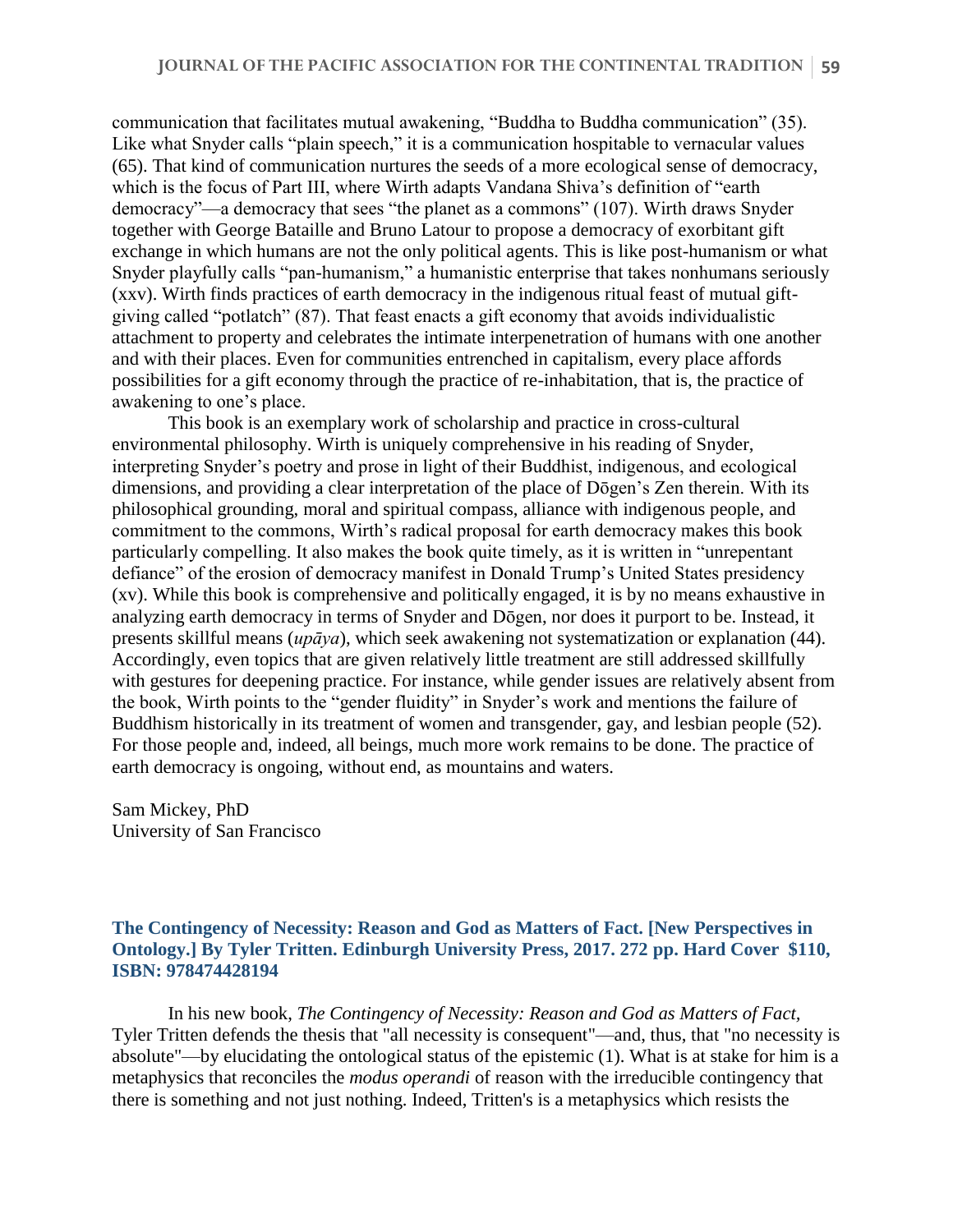attempts made by essentialist ontologies to infer God's quoddity from of his quiddity. Whereas the latter attempt to deduce God's existence from his essence, Tritten rejects this approach, arguing, instead, that, while God's essence is operatively necessary, the positing of that essence is a contingent fact. As Tritten contends, God must create a rational universe, but only on the condition that he actually creates—which God is free to do or not do—meaning that the rational world has no necessary *a priori*, but instead exists *factum brutum*. Tritten draws from this insight to emphasize both the primacy of act and its "unprethinkability" (*Unvordenklichkeit*). If existence is irreducible to the intelligible, then what makes being be is not, as Parmenides suggests, what we understand of it (i.e. God's essence), but the "ex-static event," i.e. the absolute's "de-cision" (*Ent-Scheidung*) to exist. At the risk of oversimplification, Tritten's essay expands on and reinvigorates the invitations made by 19th and 20th century Continental philosophy—especially those from Schelling and Heidegger—to reject the ontotheological assumption that divinity is synonymous with metaphysical necessity. Whereas the latter presumes that rational necessity is exhaustive of the absolute, Tritten argues that reason is the ground that God *overcomes* in revealing himself as free. For Tritten, creation is the act of God's anterior being entering into relation. And so, for him, while God himself is free, that freedom becomes real as transcendence only insofar as it gives birth to immanence. Ontologically, this insight entails a redefining of God's perfection on the basis of his ability to posit difference. *Perfection is not what God is but what God becomes* insofar as God allows what is not him, i.e., the rational universe, to exist.

Inspired by Schelling's metaphysics of time, Tritten, in defending his thesis, utilizes Schelling's understanding of the dialectic, which defines the absolute in terms of God's "unprethinkable decision." Contra Hegel, this notion of the dialectic is just as much an affirmation of opposites as it is a synthesis, for, in that moment of decisiveness, God posits his essence as actual while simultaneously affirming his potential not to be. Tritten articulates this "expressing" as it pertains to his thesis that all necessity is consequent: in the moment God creates an intelligible universe, he simultaneously affirms his capacity to posit himself as chaos, and, thus, as nothingness. For Tritten, the nature of this "expressing" is what is most crucial. As *that which expresses what is actual and possible*, God, as unprethinkable being, is both possible and actual without being either possible or actual. Tritten introduces this indeterminacy as a means of defending the point that freedom and necessity are true of God *a posteriori*. In positing himself as both possible and actual, God transcends them both, revealing himself to be free insofar as he is both possible and actual without being beholden to either. In this way, God subverts the logic which equates the exercise of freedom with acts of domination and destruction, since God exerts mastery over his alterity by allowing it to be. Again, Tritten's emphasis on the originality of the act is crucial. God is neither free nor necessary *a priori*, but becomes free by allowing the determinations of possibility and actuality to have being. For Tritten, it is the relational nature of freedom and necessity that defines God's decision as "unprethinkable." Since God is not originally God, but becomes divine through the eternal beginning, what cannot be deduced is the beginning itself, since it is the *a priori* through which the *relata* of freedom and necessity are brought into relation. Tritten articulates how this notion of the absolute exposes the difficulties with other metaphysics of contingency, particularly Meillassoux's position that contradictory beings must exist and the Neoplatonic doctrine of emanation. Whereas both paradigms argue explicitly (or implicitly) against the absoluteness of the principle of sufficient reason, in treating creation as a natural effect of the subject's "what-ness," both positions overlook the "unprethinkability" of the deed, and, in turn, contradict the insight that free subjects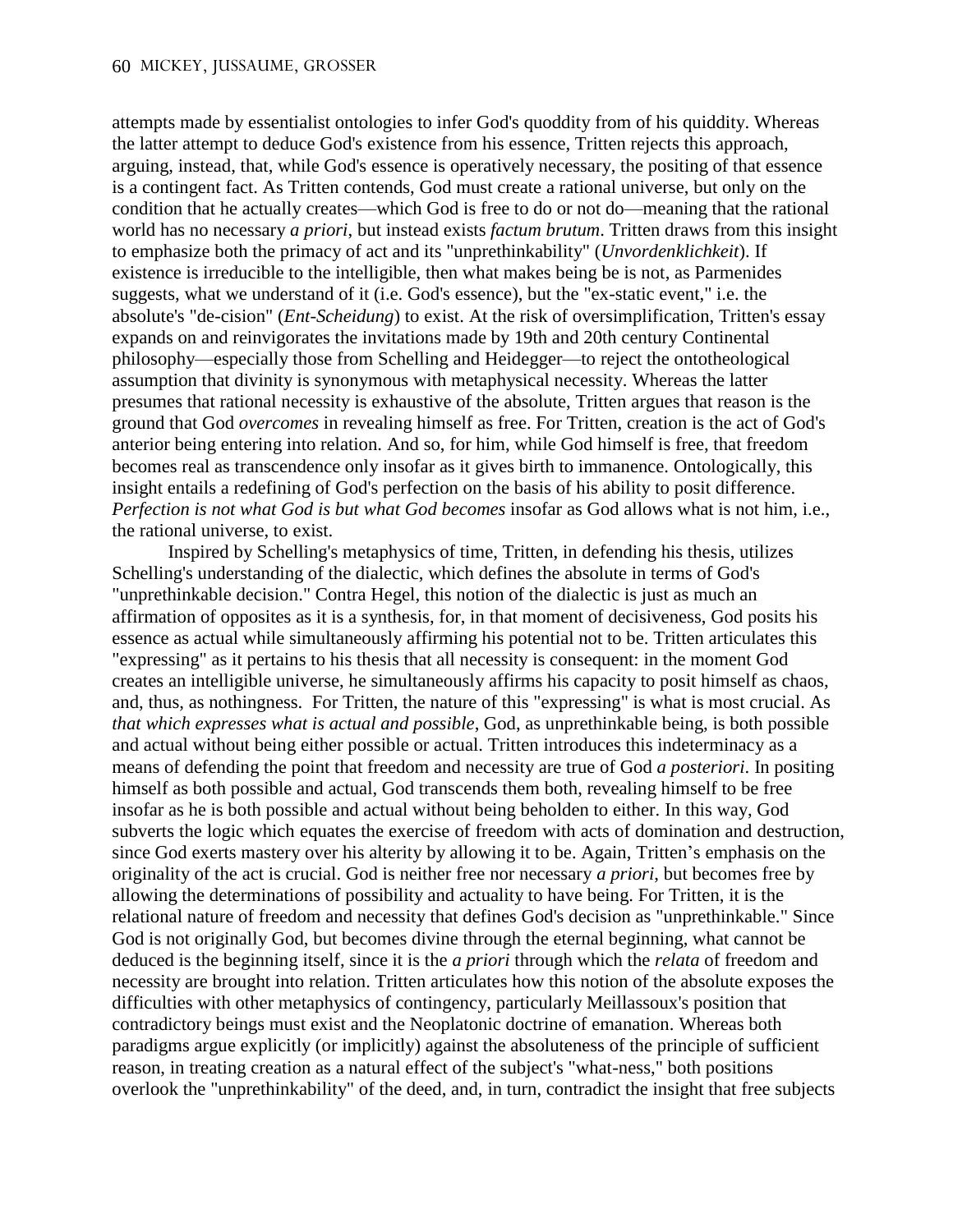transcend the world they create. Sustained critiques of these positions dominate the early chapters of Tritten's work and prove useful in distinguishing Tritten's ontology from essentialist ones, which regard creation as a foregone conclusion, and, consequently, negate the reality of difference.

One of the many strong points of the essay is its emphasis on logic, wherein Tritten derives the "unprethinkable" *a priori* for the laws of identity, non-contradiction, and the excluded middle. While the typical logician believes that these principles are self-evident, Tritten argues against their metaphysical necessity, claiming that their facticity is irreducible to their intelligibility. What is at stake, for him, is the notion that logical principles are true *a posteriori*, meaning that they become real through the original act of creation. Tritten elucidates this point by demonstrating the interdependency of the three principles, specifically, their existential parity. In doing so, he reinforces the contingency of their very existence. It is God who decides to put the cardinal truths of logic into effect, and, who, conversely, retains the possibility of retracting them. While this insight does not entail that God creates arbitrarily—since, *strictu sensu*, God, as the virtual contradiction that excludes no possibility, does not create—it does refute the claim that logical truths are self-grounding. On the contrary, principles of logic are created truths, derivatives of the absolute's unconditioned decision to be.

In addition to the core arguments, it is worth mentioning that Tritten includes a number of fruitful engagements between Schelling and other major figures in the Continental tradition, including detailed interactions with Heidegger's articulation of the "last God" and Badiou's subtractive ontology. Also, in a more limited fashion, there are references to the works of Markus Gabriel, Richard Kearney, and John Sallis. All of these engagements are consistent with the main objective of the essay, which, as Tritten claims, is primarily speculative—and not overtly political or ethical—and are especially valuable given that much of the secondary research on Schelling aims to put him in dialogue with Hegel.

Finally, a word about Tritten's concluding remarks, wherein he establishes the foundations for future research on the ontology of personhood, specifically as it pertains to the absolute. As Tritten writes in the final lines of the afterword, "The God of the ontology of the fact is a God both ontologically ultimate—even if not equivalent with the Absolute—and, because a free God who acts rather than merely moving towards self-achievement according to a principle of nature, a personal God to whom one can sing, dance, pray and worship" (246). Intriguing is this theme of how man relates to God, since it is a key link between Schelling and his immediate successor, Kierkegaard. While Tritten's book coincides with Schelling's thesis that the efficaciousness of systematic philosophy presupposes an unsystematic *a priori*, simultaneously, it addresses only briefly Schelling's implicit inference that the "unprethinkable decision" is accessible through God's personhood. Indeed, this is more of a suggestion for future inquiry than it is a criticism, but it, nevertheless, bears mentioning. While, for Schelling, it is not metaphysically necessary that God exists, we, ourselves, as free beings, can still empathize with his situation, since it is our very much like our own. Hence the reason why Schelling, in the *Freitheitsschrift*, associates the activity of the absolute with love. It is love that overcomes the Godhead, which is how God himself can be accessible to us, even while still transcending reason. For while it is irrational for God to want to want, and, in turn, abandon his perfection, each of us understands why someone would want to love and evade boredom. Schelling's metaphysics, then, lends itself to an understanding of the spiritual conditions - such as love, boredom, and anxiety that motivate (without coercing) the subject to act, and, which, in turn, allow us to understand the subject's decisions outside the context of essentialist presuppositions. Tritten addresses some of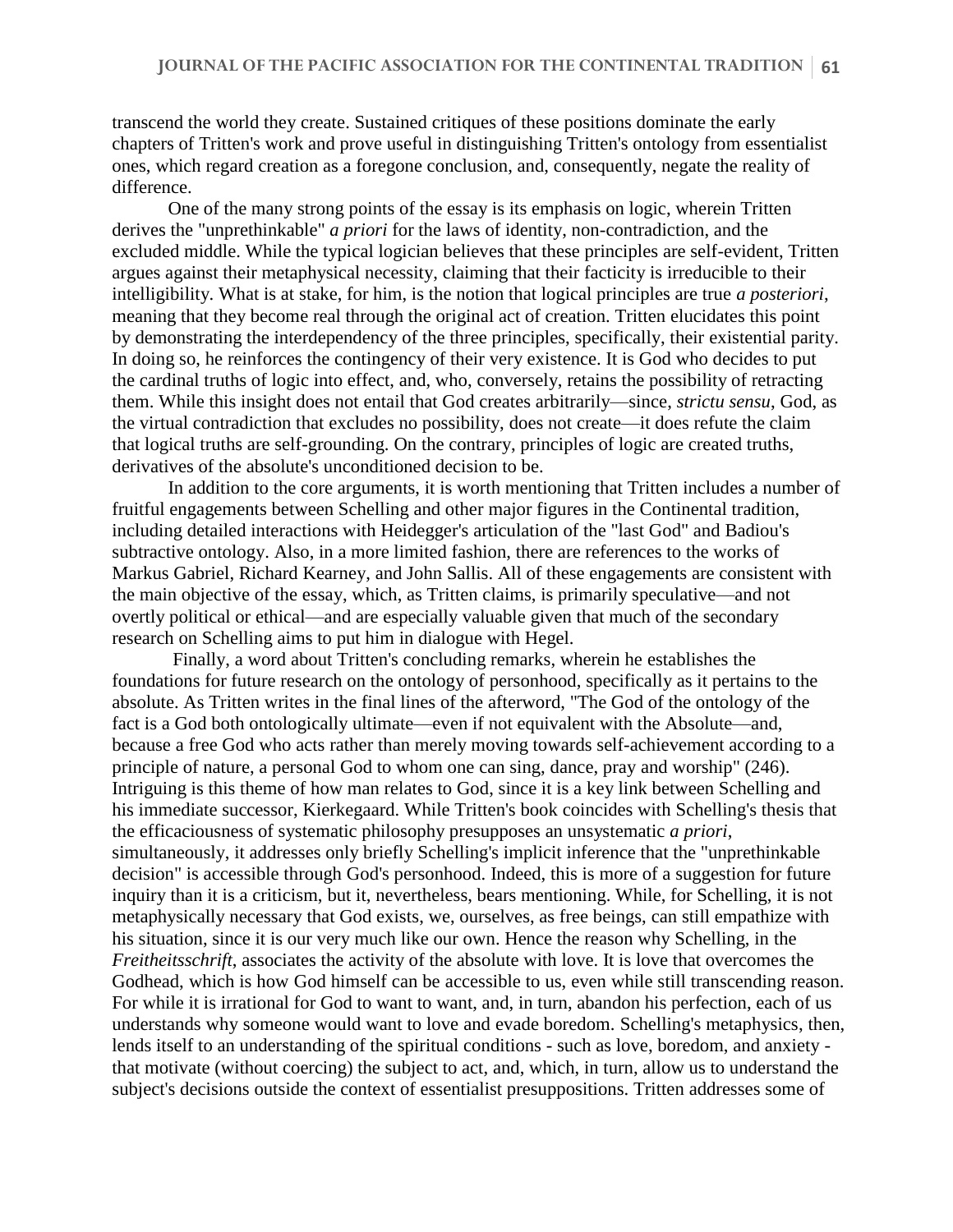these conditions in this essay, and a more sustained treatment of them will compliment this work very well.

Andrew Jussaume Duquesne University

 $\overline{a}$ 

### *Heidegger and Jewish Thought: Difficult Others***, by Elad Lapidot and Micha Brumlik (eds.). London/New York: Rowman & Littlefield, 2017, 322pp. \$44.95 ISBN 978-1-78660-472-9**

A recent addition to the series *New Heidegger Research*, the volume *Heidegger and Jewish Thought: Difficult Others* not only takes up the controversy about Heidegger's anti-Semitism that has erupted in the aftermath of the publication of the *Black Notebooks* but significantly advances the debate. Conceived by its editors as an "intervention," it seeks to reconfigure current discussions by widening the scope of analysis beyond the *Notebooks* in order to determine the tensions as well as convergences between Heidegger's philosophical work and the rich, polyphonic tradition of Jewish thought. In its attempt to stay clear of "hegemonic" discourses that delegitimize Heidegger's thinking—even "an entire tradition of Heideggerinspired critical theory" (5)—and that run into danger of producing "a figure of the Jew as something [...] unthinkable" (3) despite their well-meaning anti-anti-Semitism, it reframes the relation between these modes of thought along the lines of Heidegger's reflections on *polemos* in which moments of "intimacy" and "strife" coincide and of the Yiddish notion of *machloykes*, of dispute or quarrel: With two nods to Levinas, this relation of alternating, at times coinciding withness and againstness, nearness and distance, is characterized in terms of "difficult otherness." It is explored in detail in seventeen essays grouped into the three parts *Heidegger Thinks the Jews*, *Heidegger and Jewish Thinkers*, and *Heidegger and Jewish Thought*. Rather than giving a comprehensive overview over the multiplicity of perspectives assembled, this review confines itself to highlighting selected contributions to each of these parts.

In the first part, Peter Trawny and Donatella Di Cesare build on the results of their extensive studies,<sup>1</sup> which sought to describe Heidegger's anti-Semitism as "being-historical" and "metaphysical" respectively. In reaction to Jürgen Habermas and others who have criticized that his interpretation might philosophically nobilitate the "banal" (Jean-Luc Nancy), crudely cultural character of Heidegger's anti-Semitic remarks on "*Juden*," "*Judenschaft*" and "*Weltjudentum*," Trawny endeavors to substantiate his reading by turning to "an excessive ascription of a phantasmatic, groundless otherness" (34) that crystallizes in Heidegger's references to Karl Marx. Gathering such references, scattered over writings from four decades, $2$  it is argued that Heidegger closely associates Marxian thought with an "inversion" of Platonism and, thus, with "metaphysics" in its most radical form. On Trawny's account, Heidegger sees Marx as the "incarnation" (35) of the "principle of destruction"—a principle which, in a 1942 *Notebook* entry, is related to "*Judenschaft* in the time-space of the Christian West, i.e. metaphysics"—because of the materialist privileging of "life" over "spirit." For Trawny, Heidegger's "othering" approach

<sup>1</sup> Cf. P. Trawny, *Heidegger and the Myth of a Jewish World Conspiracy*, Chicago: The University of Chicago Press, 2015 and D. Di Cesare, *Heidegger and the Jews: The Black Notebooks*, Cambridge: Polity Press, 2018.

<sup>2</sup> Trawny includes notes by Heidegger in his 1932 edition of Marx's early writings, a passage in the *Black Notebooks* from the early 1940s, the 1947 *Letter on Humanism*, and the Le Thor seminars held in the late 1960s.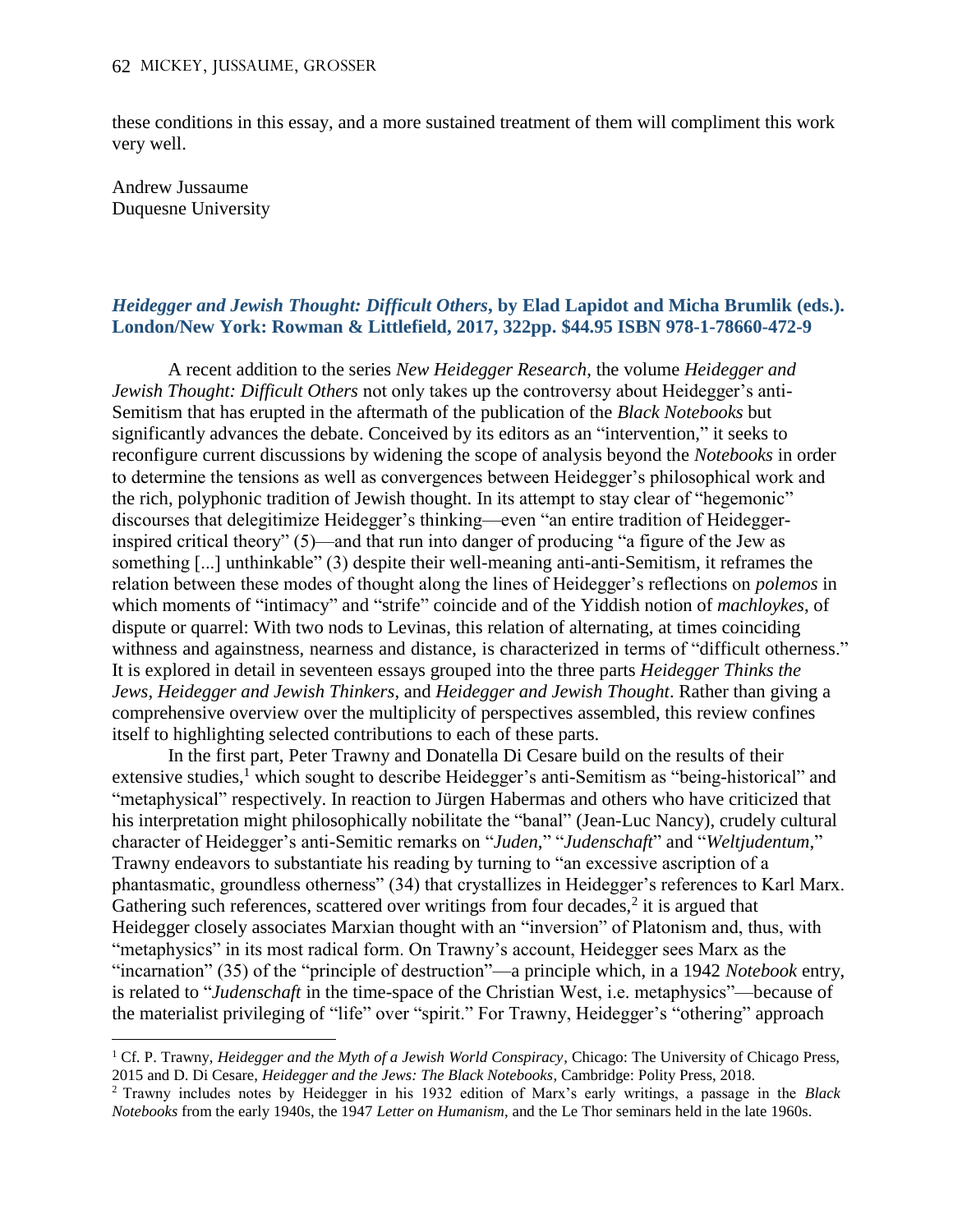to Marx and his corresponding nostalgia as to a "loss of 'Heimat'" (38) brought about by the supersession of the Greco-Germanic world of "useless," therefore "free" *theoria* and art by "useful" labor and production, can only be understood adequately in the larger context of "beinghistorical" thinking. According to this thinking, "the history of metaphysics is dominated by a Jewish beginning where God as creator is a super-technician" (37). The essay convincingly demonstrates the form and extent of Heidegger's attribution of Jewish "otherness," based on which Marx comes to represent the "Anti-Christ" (cf. 35). Furthermore, it reminds us of the troubling lack of critical judgment Heidegger's "being-historical" grand narrative brings with it, thus leading to absurd identifications of Marx as "a pre-Hitler; Hitler a post-Marx" (36)—or even of Judaism and National Socialism. To further undermine Heidegger's dichotomous discourse on German "selfhood" and Jewish "otherness," it might have been productive to engage with readings that explore possibilities of Marxian thought that lie beyond "life" as defined by wage labor and production; readings such as Herbert Marcuse's who, in his experimental attempts at formulating a Heideggerian Marxism,<sup>3</sup> emphasizes the significant role played by the "useless" and, especially, by art in a liberated, post-revolutionary society.

Donatella Di Cesare, in her contribution, defends and elaborates her interpretation of Heidegger's anti-Semitism as "metaphysical." On her account, Heidegger—despite his programmatic concern with the "destruction of metaphysics"—becomes part of the "metaphysical" tradition himself in two respects when thematizing "the Jewish question, the *Judenfrage*" (75): Firstly, he situates himself within the horizon of influential projects of modern European and, in particular, German philosophy that entail the determination of radical counterfigures such as, paradigmatically, "the Jew." Pointing to Hegel's, Kant's, and Nietzsche's accusations against Jews with their more or less veiled references to a *bellum judaicum*, Di Cesare argues that Heidegger reinforces such violent implications when, in the *Black Notebooks* and elsewhere, he ideologically deploys his considerations on *polemos*, now understood in terms of a planetary conflict along the lines of a friend/enemy-distinction between "the Germans" and "the Jews." Secondly, it is Heidegger's usage of metaphysical modes of thought—"dichotomies," "hierarchical oppositions," and, most importantly, "*quidditas*"—that warrants the characterization of his anti-Semitism as "a *metaphysics of the Jew*" (77). What is it that, for Heidegger, defines "the Jew"? According to Di Cesare's cogent analysis, "the Jew" is an abstract figure that, detached from existing Jews as indicated by the generalizing expressions *das Jüdische* and *Judentum*, primarily appears as "an obstacle": As the main representative or even the main agent of the "oblivion of being"—here, Di Cesare hears an "echo of […] the charge of deicide"  $(78)^4$ —"the Jew" blocks the path toward a re-appropriation of what is the Germans' "own" and toward "a purification of being" (*Reinigung des Seins*; cf. 79). In light of his essentializing understanding of "the Jew," it becomes evident that Heidegger's amalgamation of the philosophical and ideological register, of *Seinsfrage*, *deutsche Frage*, and *Judenfrage* develops no critical distance whatsoever from National Socialist imaginations and inventions of "the Jew" as fundamentally "other" and, ultimately, as enemy. Referring to Heidegger's remarks

 $\overline{a}$ 

<sup>&</sup>lt;sup>3</sup> The attempt is made explicit in Marcuse's texts "Beiträge zu einer Phänomenologie des Historischen Materialismus" and "Über konkrete Philosophie" dating from the late 1920s; it also informs certain considerations in *One-Dimensional Man*.

<sup>4</sup> In this context, Di Cesare points to Christian sources, in "post-Greek Christian philosophy" and in Luther, as another factor that influences Heidegger's idiosyncratic anti-Semitism.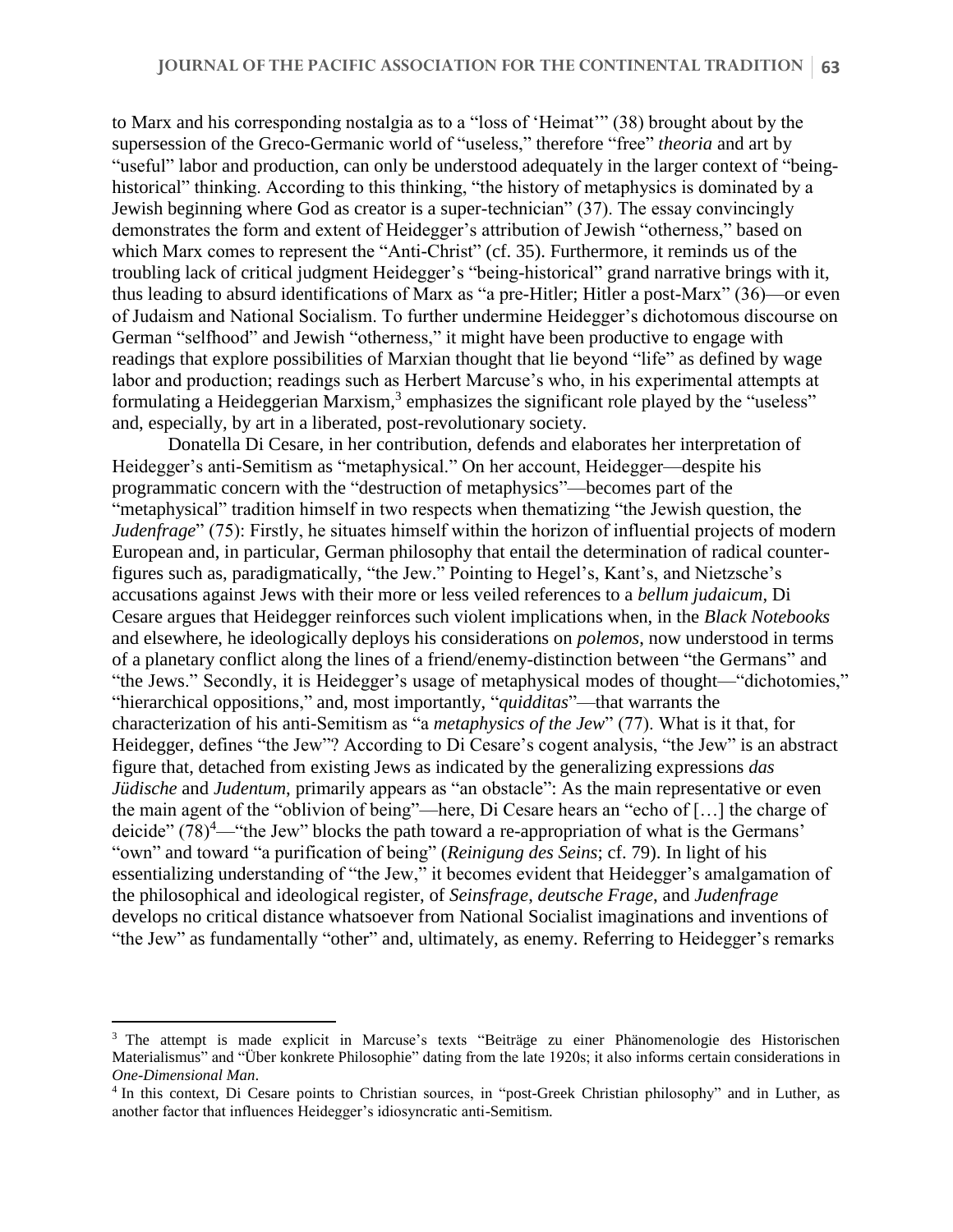#### 64 MICKEY, JUSSAUME, GROSSER

 $\overline{a}$ 

on "annihilation (*Vernichtung*) and "worldlessness" (*Weltlosigkeit*),<sup>5</sup> Di Cesare suggests that, at its worst, his thinking on "being and the Jew" is compatible with "the project of a biopolitical remodeling of the planet" (77). Turning to Franz Rosenzweig and, especially, to Emmanuel Levinas, Di Cesare indicates a contrasting non-figurative understanding of Judaism: Conceived as "an *unassimilable remnant* that, for the West, points to the possibility of an elsewhere and a beyond" (81), it is irreducible to both particularism and universalism—the concepts alternatingly (or, in instances of extreme stereotyping, simultaneously) used in anti-Semitic discourses to level charges against the Jews for being overly "rooted" and overly "uprooted" respectively. Following Levinas, Di Cesare argues that Jewish existence and experience opens up a fundamental alternative to Western metaphysics in its dependency on "being, destiny, origin, *logos, ratio, the aut aut*" (82): For one thing, it challenges the strict separation between self and other and the privileging of the former over the latter, i.e. the conceptual dispositive that prepares the ground for grasping "otherness" in terms of enmity. Against "closed" understandings of subjectivity and communality, Levinas's emphasis on exteriority, on exposure to and responsibility for the other as constitutive of individual and collective identity dismisses Heidegger's idea of Dasein "returning to" and "appropriating" itself. In addition to demonstrating how to think what might be called alter-identity and het-autonomy, Levinas, in drawing on the Jewish tradition, rejects a certain "paganism" inscribed in Heideggerian thought: Rather than insisting on belongingness to the ground of a specific local "world"—on a *Bodenständigkeit* "incapable of opening a gap in the elemental immanence of the world" (83)— "Jewish being" is interrupted and unsettled by the responsibility for the Other. In thus marking the Jewish experience of "being-for" as "exemplary" (not "universal"), Di Cesare concludes, Levinas confronts us with questions that are outside the scope of Heidegger's thought: "Can we dwell as strangers? Can we reside without being part and parcel of the earth, keeping our roots in the heavens?" (85)

In the first essay of the volume's second part, Eveline Goodman-Thau takes up these questions in her reflections on the differences between "humanism" in its "Hellenistic" and its "Hebraic" form. Examining the biblical sources of the latter and their contemporary reformulation in the writings of Levinas,<sup>6</sup> she outlines the features of a unique approach to subjectivity and inter-subjectivity; an approach, according to which "obedience" to the "demand" of the Other is prior to all deliberation and choice. Situated at the inter-face of self and other, subjectivity emerges in response to such "demands" and takes the form of what Levinas calls "*the other in the same*" (cf. 96). Accordingly, inter-subjectivity and communality are expressive of a "human fraternity" that precedes the conclusion of contracts. Such an understanding of coexistence in terms of "multiplicity" within "unity" challenges the notion—central to Heidegger's exclusivist, anti-plural, and anti-egalitarian considerations on "folkish Dasein" that meaningful, "historical" community is dependent on the homogenizing moments of shared "heritage," "work," and "mission." Goodman-Thau's contribution thus presents another humanism, a "humanism of the other" as Levinas has it. This "Jerusalemite" humanism is not affected by Heidegger's critique of the "Athenian" humanist tradition because, in its emphasis on exteriority and alterity, it runs counter to a discursive logic dominated by the idea of the

<sup>&</sup>lt;sup>5</sup> For the way in which Heidegger uses these terms when describing (Jewish) otherness as "enmity," see the 1933-34 lecture course *Vom Wesen der Wahrheit* (GA 36/37, 91) and *Überlegungen VII-XI* (*Schwarze Hefte* 1938-39; GA 95, 97).

<sup>6</sup> For instance, she indicates how Levinas's 'phenomenology of the face' takes up the notion *ze ke-neged ze*, which, in Genesis 3, describes the recognition in the first encounter between Adam and Eve (cf. 91).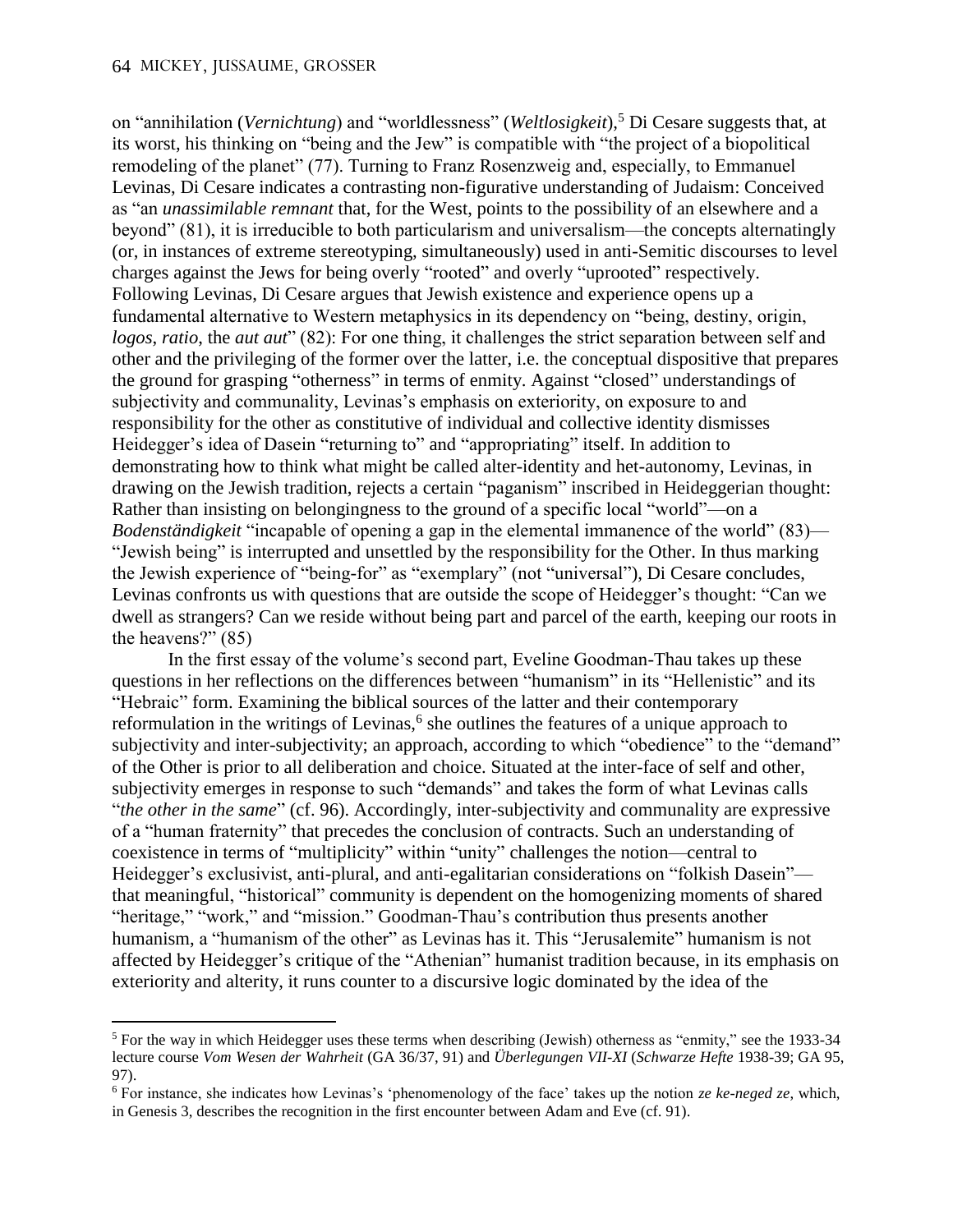sovereign, autonomous *animal rationale*. In concentrating on the divergences between Heidegger and Jewish thought, Goodman-Thau (and this applies to Di Cesare, too) leaves aside the question whether Heidegger's thinking contains any conceptual resources that—albeit fragmentary and largely unused by Heidegger himself—allow for a tentative movement towards the Jewish intellectual tradition. For instance, one might wonder whether notions such as *Angst*, *Ruf*, *Erfahrung*, *Befindlichkeit*, or *Betroffenheit*, by indicating exterior, responsive moments of subject as well as of community formation, can provide points of contact.

In contrast, Babette Babich challenges the idea of irreconcilable modes of "German" and "Jewish" thought (cf. 145). More specifically, she emphasizes parallels between Heidegger and Critical Theorists—especially, Theodor Adorno—with regard to their reflections on the "culture industry" as well as on the Shoah. These parallels, she argues, are not affected by the fact that Heidegger notoriously "excludes Jews from the history of philosophy, notably excluding his contemporaries as well, including his own students" (135). Babich insightfully traces this "silencing of Jewish names," for which she instances Hannah Arendt, Günther Anders, and Jacob Taubes. What is more, she raises the question why the exclusion of "Heidegger's Jews" is often reproduced rather than rejected in contemporary "Heideggerian" philosophical discourse—and goes on to ask whether this is the result of mere "inattention" or of a pervasive anti-Semitism. Her discussion of Heidegger in relation to Adorno, however, is less incisive since it exaggerates affinities between the thinkers. While it is certainly wise not to determine this relation on the basis of Adorno's 1964 *The Jargon of Authenticity* alone, the far-reaching approximation of their post-war remarks on the Nazi genocide is problematic and ultimately unwarranted. When Adorno thematizes the impossibility for completely "expropriated" victims to die an "individual" death in the extermination camps (or when Arendt, in a similar vein, speaks of the "fabrication of corpses") this is neither an "echo" nor an "appropriation" of Heidegger's comments on the "inauthentic" death of those killed in the camps.<sup>7</sup> Instead, distinctions that insist on the irreconcilability of Heidegger's and Adorno's attempts to comprehend the Shoah are necessary for at least three reasons: First, Heidegger's remarks in the 1949 Bremen Lectures uncannily reflect the notion of Jewish "worldlessness" in the *Black Notebooks*—the Jews' allegedly subhuman, object-like as-if existence would thus be complemented by their subhuman, objectlike as-if death. Second, when aspiring to a philosophical analysis of the Holocaust, these remarks unqualifiedly and uncritically suggest a "sameness" of the gas chambers, the Berlin blockade, and agriculture as "motorized food-industry." Finally, when applied to the concrete political context of the post-war years, such considerations enable Heidegger to equate the fate of the displaced, "homeless" East Germans to the fate of the murdered Jews—a relativization of the Shoah, with which Heidegger places himself "outside logos" as Marcuse formulates in a 1948 letter to his former advisor.

It is the third part, *Heidegger and Jewish Thought*, that contains the most innovative contributions to this volume. Exploring themes in Jewish intellectual history as they relate to Heidegger's thinking, it constitutes its central achievement. Elliot Wolfson's impressive "study in comparative metaontology" elaborates significant "correspondences" between the Kabbalah and Heidegger with regard to their common endeavor to overcome "onto-theology." Independent of questions of direct influence and reception, Wolfson's attempt to "identify a modality of Jewish thought that can be placed in juxtaposition to or in conversation with Heidegger" (191) shows that both share important concerns such as, e.g., a non-instrumental understanding of

 $\overline{a}$ 

<sup>&</sup>lt;sup>7</sup> In Heidegger's post-war comments on the Shoah, the "inauthentic" character of such a death is apparent in his usage of the term *umkommen* as opposed to ("authentic") *sterben*.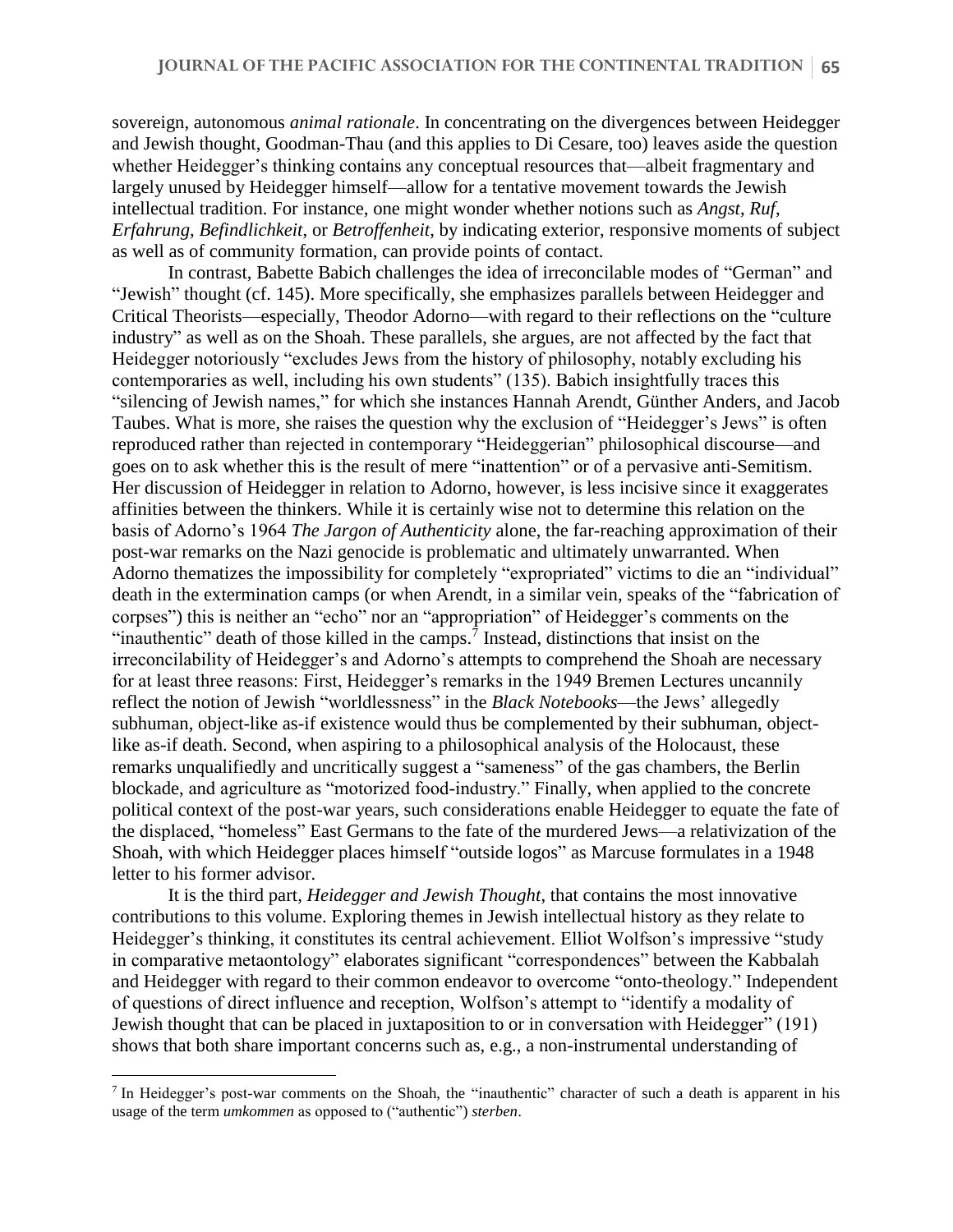$\overline{a}$ 

language that emphasizes its 'naming' and 'inceptive' capacities. Most importantly, kabbalistic and Heideggerian thought converge in rejecting "the solipsism of the metaphysical ground of thought thinking itself, the Aristotelian description of God as the unmoved mover" (179). Drawing on a broad textual basis of kabbalists' works from the  $16<sup>th</sup>$  to the  $20<sup>th</sup>$  centuries and of Heidegger's writings from *What is Metaphysics?* to *On the Way to Language*, Wolfson's discussion reveals an extraordinary constellation of complex, yet fruitful otherness that crystallizes in the notions of *Ein Sof* (the "no end" or "infinite" of God prior to his emanation and self-manifestation) and *Nichts* as *Seyn* ("nothing" as "being") respectively. The conceptions of "trembling that comes into the open" and "jouissance" in the teachings of Israel Saruq, of "rift," "leap," and "play" in Heidegger indicate commonalities as to the signification of "origin": Rather than providing a *fundamentum inconcussum*, "origin" is interpreted in terms of "oscillation" and "between-ness," of a dynamic "essencing" of withdrawal and emergence, nearness and remoteness, hiddenness and openness. As such "astonishing affinities" (185) in understanding "original" nothingness as a void that is a source or as an "abysmal ground" make apparent, Heidegger, by either neglecting the Jewish tradition altogether or by reducing to it to a variety of Platonism, Cartesianism, or Christianity, deprives himself of an extensive reservoir of alternative, non-metaphysical figures of thought. It is the great merit of Wolfson's essay to have neglected Heidegger's neglect and to have marked both the "chasm" and "common ground" between Kabbalah and Heidegger, the "polemic" "manner of belonging-together of these two patterns of thinking on the nature of being" (191).

Michael Fagenblat focuses on problematic, rather than productive affinities between Heidegger and another strand of Jewish thought, modern Zionism. In particular, he seeks to use Heidegger's political ontology as a "resource" for critically thinking through Zionist political theology, which is central to "the Jewish political imaginary in Israel" (245). It is thanks to a perceptive discussion of Heidegger's (mis-)reading of Hölderlin that the essay, this explosive approach notwithstanding, avoids being "*merely* a provocation" (246). Against the background of similarities between Heidegger's view of Hölderlin as "the poet of the Germans" and Jewish perspectives on prophets (and, especially, Moses), Fagenblat expounds the ambiguities, the dangers and potentialities inherent to the notion of dwelling "poetically" or "prophetically." Due to its "pharmacological" structure, it lends itself to interpretations that dangerously essentialize and objectify the meaning of notions like people, language, land, heritage, or destiny. As Fagenblat shows, such objectifications—"historical" rather than "biological" in character—shape Heidegger's occupation with Hölderlin in the years following his political activism in support of the Nazi movement.<sup>8</sup> He argues that it is precisely Heidegger's one-sided reading of Hölderlin's prophetic poetry that can serve as an indicator of "risks," as a "warning" that is relevant with respect to contemporary Jewish political theology. The account gains additional persuasive power by setting Gershom Scholem's interpretations of Hölderlin against Heidegger's. Aware of the "'pure interpretability' of Hölderlin's wild figuring of the German national" (262), Scholem recognizes that the notion of "fatherland" cannot be "territorialized." Reading the *Hyperion*, Scholem is struck by the interwovenness of proximity and distance, own and foreign—an extraterritorial, diasporic understanding of home that leads him to ask whether "Hölderlin was a Jew" (ibid.). Thus deploying Scholem's Hölderlin, Fagenblat indicates how such an understanding, reminiscent of the jointure of Sinai and Zion in Jewish historical experience, can

<sup>8</sup> Pointing to their "dialectical" rather than "polemical" character, Roberto Esposito develops a similar critique of Heidegger's interpretations of Hölderlin's poetry. Cf. R. Esposito, *Communitas: The Origin and Destiny of Community*, Stanford: Stanford University Press, 2010, 102-111.